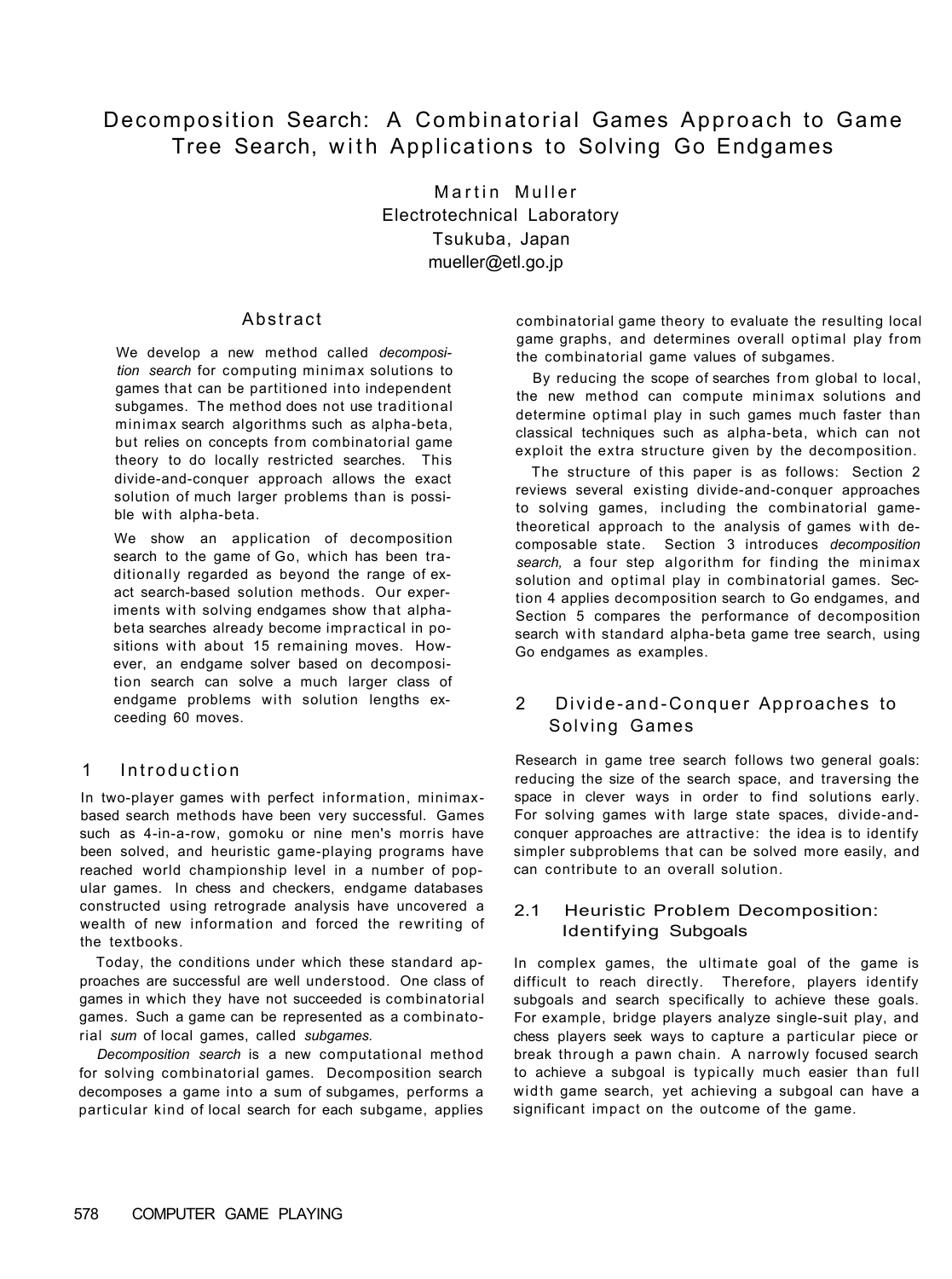## 2.2 Splitting a Game Vertically: Endgame Database s

A very successful divide-and-conquer method in the computational analysis of games has been the construction of endgame databases. In this approach, a game is split vertically into progressively simpler games along the time axis. *Converging* games such as checkers, nine men's morris or chess can be split in this way, because they simplify towards the end of the game when fewer and fewer pieces remain on the board.

Endgame databases are built bottom-up, starting from the simplest subgames, by retrograde analysis [Thompson, 1986]. The optimal play outcome, and optionally the distance to a win or conversion to another subgame, is computed for all positions in the subgame. Databases are used during heuristic search: whenever search hits a database position, the exact value can be used in place of the heuristic evaluation.

2.3 The Mathematics of Decomposition: The Combinatorial Game Approach to the Analysis of Games

Combinatorial game theory [Conway, 1976; Berlekamp *et* al., 1982] provides the mathematical basis for a more radical divide-and-conquer method: it breaks up game positions into pieces and analyzes the overall game in terms of these smaller local subgames.

- 1. Game decomposition and subgame identification: given *G*, find an equivalent sum of subgames  $G_1$  +  $\ldots + G_n$ .
- 2. Local combinatorial game search (LCGS): for each G,, perform a search to find its game graph  $GG(G_i)$
- 3. Evaluation: for each game graph  $GG(G_i)$ , evaluate all terminal positions, then find the combinatorial game evaluation of all interior nodes, leading to the computation of  $C(G_i)$ .
- 4. Sum game play: through combinatorial game analysis of the set of combinatorial games  $C(G_i)$ , select an optimal move in  $G_1 + \ldots + G_n$ .



Figure 1: A three heap *Nim* position and its subgames

## 3.1 Definition of Decomposition Search

## 3.2 Game Decomposition and Subgame Identificatio n

Each move in the game corresponds to a move in one subgame and leaves all other subgames unchanged. A game ends when all subgames have ended, and the final outcome of the game can be determined from the subgame outcomes. A well-known example of a combinatorial game is *Nim,* shown in Figure 1, which is played with heaps of tokens. At each move, a player removes an arbitrary number of tokens from a single heap, and whoever runs out of moves first loses. Each Nim heap constitutes one subgame. While winning a single subgame is trivial, winning the *sum* of several heaps requires either exhaustive analysis, or, much more efficiently, a computation using the calculus of combinatorial games.

In some games, such as Nim, Amazons and many of those analyzed in the book Winning Ways [Berlekamp *et* a/., 1982], a suitable decomposition follows directly from the rules of the game. Figure 1 shows the decomposition of a Nim position. In other games, such as Go, more game-specific knowledge is necessary to find a good decomposition of a given position.

# 3 Decomposition Search

This section develops decomposition search as a framework for solving games through decomposition, a particular kind of local search named *local combinatorial game search (LCGS)* and the analysis of the resulting local game graphs by applying combinatorial game theory.

#### 3.3 Local Combinatorial Game Search

Differences Between LCGS and Minimax Search The game graph built by LCGS differs from the tree generated by minimax search. In the case of minimax, players move alternately, so each position is analyzed with respect to the player on move. In contrast, there is no player-to-move-next in a subgame. All possible local move sequences must be included in the analysis, including sequences with several successive moves by the same

Let *G* be a game that decomposes into a sum of subgames  $G_1 + \ldots + G_n$ . Let the combinatorial game evaluation of *G* be *Decomposition search* is defined as the following four step algorithm for determining optimal play of G:

The following subsections describe the four steps of decomposition search in more detail, discuss how to use the results of decomposition search during game play, and describe limitations of the method.

The precondition for applying decomposition search to a game position is that it can be split into subgames which fit the combinatorial games model outlined in Section 2.3. The specific decomposition procedure depends on the game rules.

Local combinatorial game search (LCGS) is the main information gathering step of decomposition search. It is performed independently for each subgame. LCGS generates a game graph representing all relevant move sequences that might be played locally in the course of a game. LCGS works differently from minimax tree search in a number of ways, including move generation and recognition of terminal positions.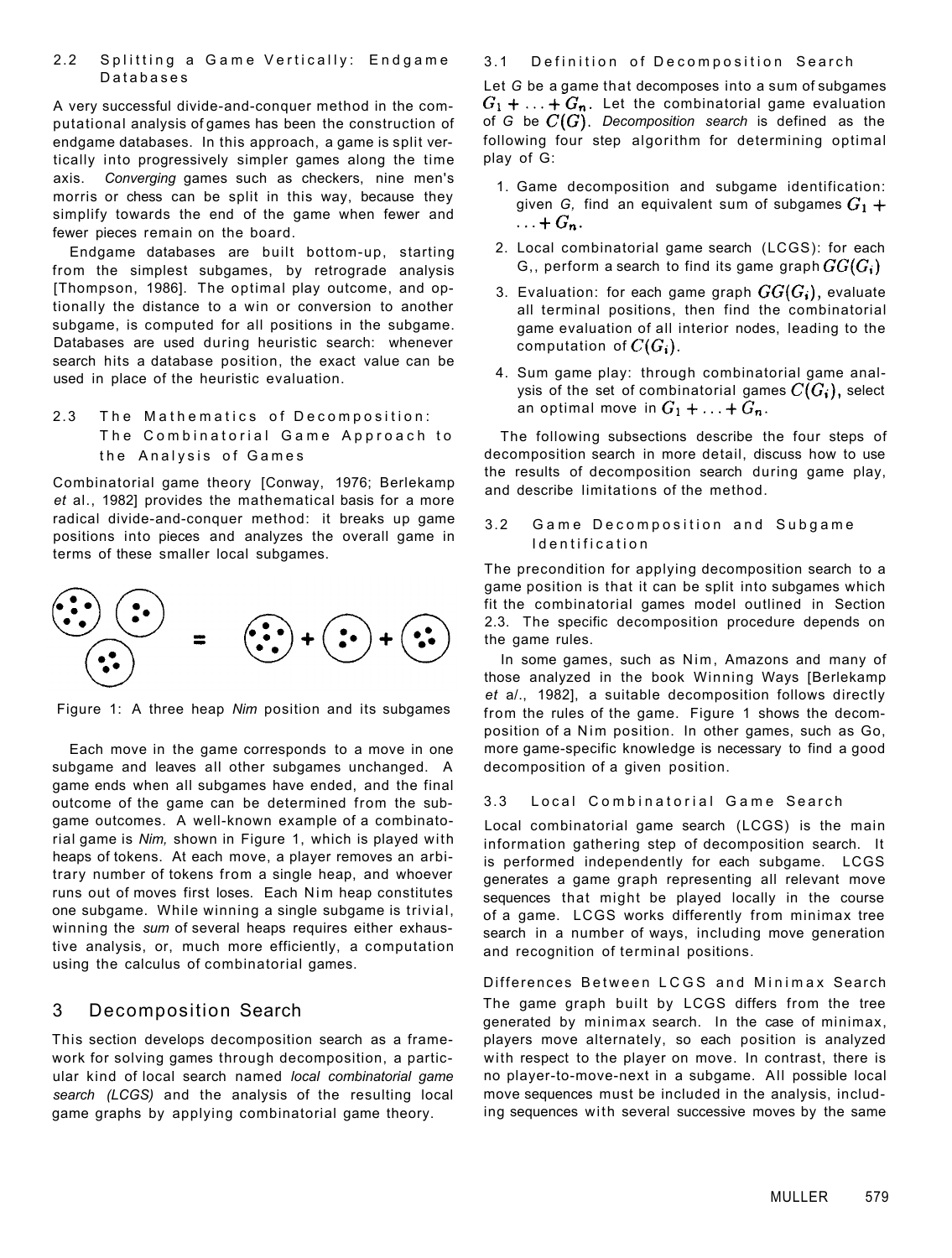player, because players can switch between subgames at every move.

Another difference between local and full state search is the treatment of cycles. To prevent infinite games, the repetition of a game position is forbidden in most games, or limited to a small number as in chess. However, the same local position can re-occur repeatedly as long as the whole game keeps changing. Combinatorial game evaluation is defined only for games without cycles. Therefore, decomposition search deals only with locally acyclic games, and with those cyclic games where cycles do not enter into optimal play.

#### Move Generation

LCGS must generate all legal local moves for both players, except in a terminal position or if moves can provably be pruned. Such exact pruning rules are gamespecific. Examples are restricting the number of equivalent moves generated to a single one, or pruning locally bad moves which are dominated by other moves.

### Terminal Positions and Local Scoring

Termination rules decide when a position can be evaluated without further expanding the game graph. LCGS defines the following termination rules:

- No legal moves
- No good move, game recognized as constant
- Value of position already known

The first two cases represent local terminal positions, which evaluate to an integer. This number, the *local score,* is game-specific and computed according to the rules of the game.

Cycles that do not Affect the Game Value Cycles can occur during LCGS, even if they have no effect on optimal play. If evaluation fails due to cycles, bounds are computed by forbidding one player all moves that would repeat a position. This transforms the game graph into an acyclic graph, a different one for each player. If both bounds coincide, optimal play does not depend on cycles. Otherwise, decomposition search stops and indicates a local evaluation failure.

In the third case, if the value of a position is already known from another source, such as a transposition table, game-specific knowledge, or a precomputed local position database, LCGS can be terminated as well. The value retrieved for such a position is a combinatorial game, which has previously been computed by local evaluation as discussed in the next section.

Local evaluation computes the combinatorial game value of a given acyclic local game graph with evaluated leaf nodes. Let the players be Black and White, with positive scores good for Black. If from a local position *p* Black can move to  $b_1 \ldots b_n$  and White can move to  $w_1 \ldots w_m$ , and if the evaluations of these follow-up positions are already known, then the evaluation *C(p)* is given by the combinatorial game expression

 $C(p) = \{ C(b_1), \ldots, C(b_n) \mid C(w_1), \ldots, C(w_m) \}.$ 

This expression can be brought into a canonical form using standard rules of combinatorial game theory. Repeated bottom-up application of the formula eventually yields an evaluation of each node in the game graph.

## During Play

# 3.5 Sum Game Play

To find an optimal move in a sum game, the final step of decomposition search selects a move which most improves the position. This improvement is measured by a combinatorial game called the *incentive* of a move. The incentives of all moves in all subgames are computed locally. If one incentive dominates all others, an optimal move has been determined. This is the usual case for games with a rich set of values such as Go.

Since incentives are combinatorial games and therefore only partially ordered, it can happen that more than one nondominated candidate move remains. In this case, an optimal move is found by a more complex procedure involving the combinatorial summation of games [Conway, 1976].

Since such a summation can be an expensive operation, there is no worst case guarantee that decomposition search is always more efficient than minim ax search. In practice, it seems to work much better. The algorithm presents many opportunities for complexity reduction of intermediate expressions during local evaluation as well as during summation.

Even though all search and most analysis is local, decomposition search yields globally optimal play, which can switch back and forth between subgames in very subtle ways, as in the example of Figure 8.

### 3.6 Reusing Decomposition Search Results

# 3.4 Local Evaluation: Mapping Game Graphs to Combinatorial Games

The result of decomposition search is a complete description and evaluation of all reasonable local play sequences, which makes perfect overall play possible. Results of local analysis can be saved in a database. During play, each full board position corresponds to a set of matching local positions, one from each subgame. Positions and their combinatorial game values are retrieved from the database.

As long as the opponent follows analyzed lines, followup moves can be played from the information stored in the database, without further search. If the opponent plays a less-than-optimal move that was pruned during LCGS and reaches an unevaluated position, the corresponding subgame is re-searched from the new position.

## 3.7 Limitations of Decomposition Search

There are two types of limitations for decomposition search: cyclic subgames and bounded computational resources. As discussed in Section 3.4, cyclic subgames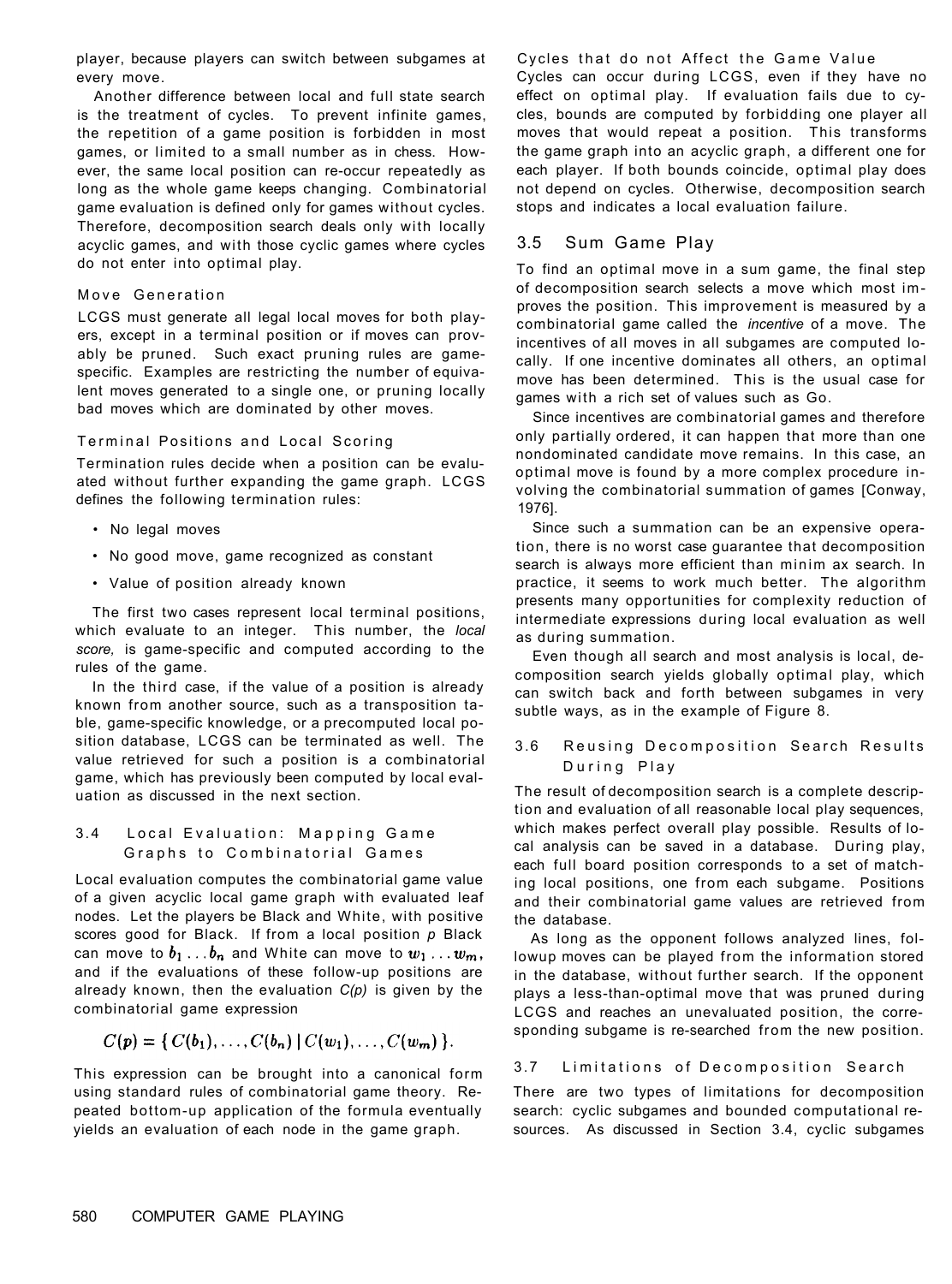can be handled only in the case where cycles don't affect optimal play.

Resource exhaustion is detected during algorithm execution if any of the following hold: game decomposition fails or results in very large subgames, LCGS exceeds a preset time or space limit, or intermediate combinatorial game expressions become too complex. Practical limits are highly game-specific, and depend on the shape of local game graphs built during LCGS and on the complexity of the combinatorial games involved. For example, *impartial* games such as Nim are generally easier to evaluate than *partizan* games such as Go.

# 4 Applying Decomposition Search to Go Endgames

This section discusses how to apply decomposition search to the game of Go. Game decomposition is achieved through the recognition of safe stones and territories and the resulting board partition. Other Go-specific aspects are pruning moves during LCGS and scoring of terminal positions.

## 4.1 Subgame Identification in Go by Board Partition

A Go position can be decomposed when parts of the board are isolated from the rest by walls of safe stones. Moves in one part have no effect on other parts across such a wall. Figures 2 and 3 show the two decomposition steps: first, finding safe stones and territories, and then identifying subgames as the connected components of the remaining points on the Go board.



## Finding Safe Stones and Territories

Figure 2: Recognition of safe stones and territories



Figure 3: Decomposition of Go endgame position

Safe territories are 'finished' subgames: they can be evaluated by a number, the size of the territory. Areas which are completely surrounded by one player are candidate territories. Territories are found by goaldirected search, applying the techniques of [Miiller, 1995; 1997] to prove the safety of candidate territories.

Play in territories that have been proven safe is simple. The player never plays first in any territory. If the opponent attacks the player's territory, a goal-directed search is performed to find a refutation which restores the safety of the area.

## 4.2 LCGS in Go

An endgame area consists of unsettled stones, and of empty points which are not territory. Safe stones, usually of both colors, surround each endgame area, as shown in Figure 3. During endgame play, unsettled stones either become safe or are captured. Empty points will either be occupied or become part of a safe territory. A rare special case are shared empty points in *seki.* 

## Scoring Local Terminal Positions in Go

Scoring assigns an integer to each terminal position. In Chinese rules, scoring measures the difference between how many stones and empty points belong to either color. In Japanese rules, territory and prisoners are counted. Both kinds of scoring are straightforward in a terminal position since the status of all stones and empty points is known exactly.

### Pruning Moves

In contrast to the speculative pruning in selective search methods, only moves that are provably worse-or-equal than others can be eliminated. For example, if a move achieves control of all points in the local area, it is optimal, and all other moves can be pruned. In almost surrounded areas such as the one shown in Figure 4, the move at the entrance at *a* is the only good move for

Safe territory Safe black stone Safe white Stone either player.



Figure 4: Area with unique best move at *a* 

## 4.3 Full Board Move Selection in Go

Full board move selection in Go distinguishes three cases:

- 1. If the opponent just made a threat in player's territory, reply as in Section 4.1 to keep territory and stones safe.
- 2. Otherwise, if the combinatorial game is not finished yet, play the sum game as in Section 3.5.
- 3. Otherwise, perform a cleanup phase: fill in the final neutral points to finish the game.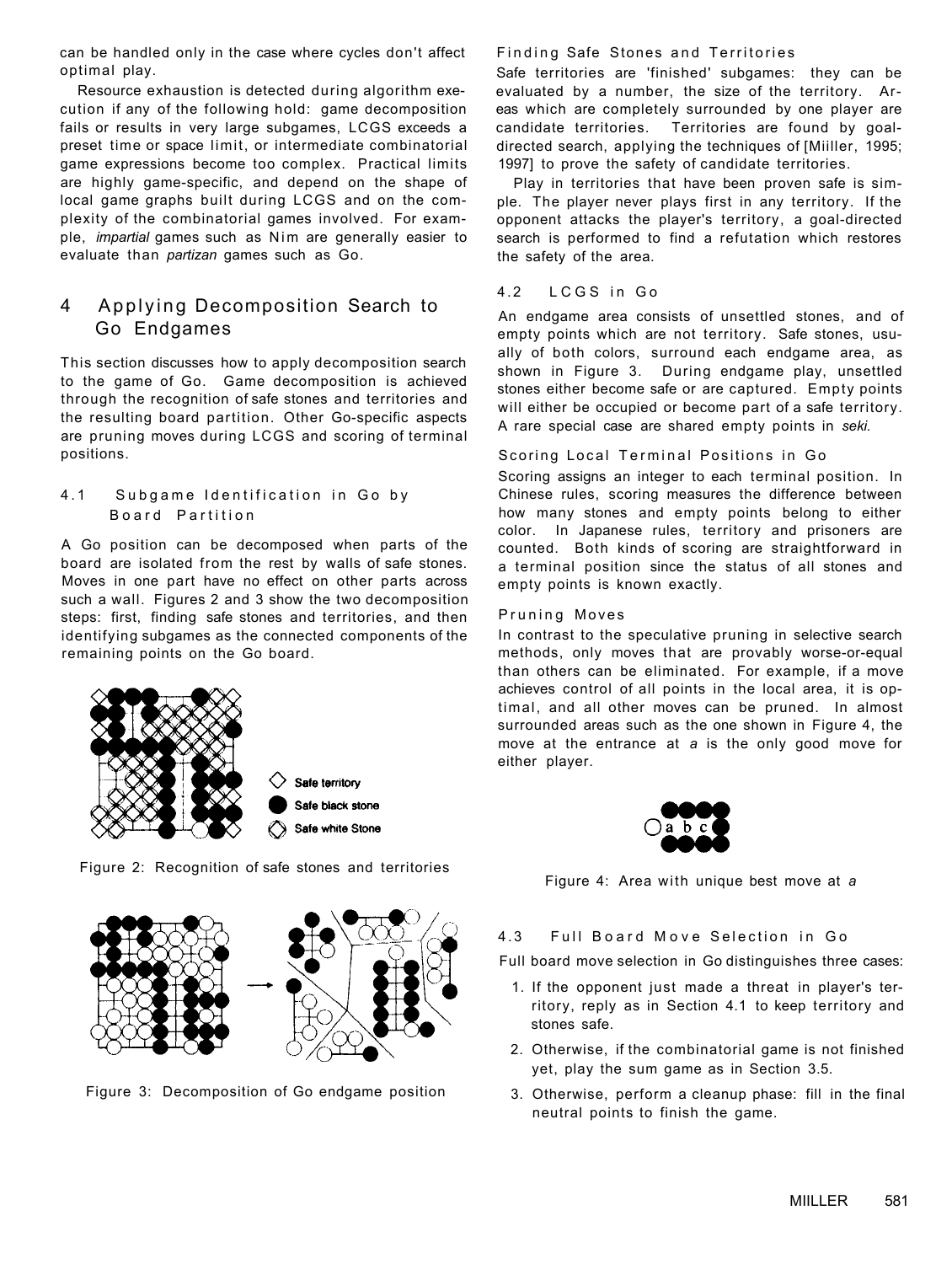# 5 Experiments

The performance of decomposition search is compared with standard full board alpha-beta search on two representative examples from a set of Go endgame puzzles in [Berlekamp and Wolfe, 1994]. In the examples, territories have been slightly strengthened to make it easier to prove their safety. The endgames are equivalent to the original version. In each experiment, the full board problem was solved from scratch. No precomputed database of subgames was used.

## 5.1 Full-board Minimax Search

The minimax implementation used a standard alphabeta search. The size of the transposition table was 32k entries for the small problems, 4M entries for the big ones. Since naive full-board search would be too expensive, alpha-beta search was allowed to use the same knowledge about safe territories and the same local pruning rules as LOGS.

In contrast to LCGS, pass moves must be generated, because in positions where there is no good move, players must be allowed to pass, instead of being forced to damage their own position.

# 5.2 First Example: 20 Point Problem

The first Go endgame example, on a 9 x 9 board, is based on problem C.9 of [Berlekamp and Wolfe, 1994]. After computing safe stones and territories, the total remaining endgame area is 20 points. There are six regions labeled A to F, with sizes ranging from 2 to 6.





Figure 6: Problem C.9 reduced to areas  $A + B + C$ 

Figure 5: Problem C.9 and its decomposition

The second example, C.II of [Berlekamp and Wolfe, 1994], is a Go endgame problem on a 19 x 19 board. Figure 7 shows the initial position and its partition into subgames. After determining safe stones and territories, 89 unsettled points remain, partitioned into 29 distinct endgame areas of sizes 1 to 6.



 $\circ$  FF  $\bullet$  D  $\circ$   $\circ$ 

This problem is trivial for decomposition search, yet already challenging for minimax. For more detailed testing, a series of simplified problems was created, in which several local endgame situations were replaced by constant territories. Figure 6 shows such a simplified problem of size 10 consisting of areas A, B and C. Areas D, E and F have been 'played out' and replaced by constant territories, as shown by the markings in the figure.

White is to play first in all problems. Table 1 shows the total node count for the LCGS phase of decomposition search, followed by the node count and solution time in seconds for alpha-beta, as measured on a Macintosh G3/250. The solution times for decomposition search are not shown, since they were all very similar at 0.2 - 0.3 seconds. The size of the transposition table (4M entries) was insufficient for the full 20 point problem, resulting in an enormous increase in solution time to over 28 hours.

Figure 7: C.II: an 89 point endgame problem

| Areas (Size)                 | Nodes DS | Node* aB  | Time aB  |
|------------------------------|----------|-----------|----------|
| A(4)                         | 21       | 39        | < 0.1    |
| $A + B$ (7)                  | 26       | 526       | 0.1      |
| $A + B + C$ (10)             | 31       | 5905      | 19       |
| $A + B + C + D$ (16)         | 42       | 1097589   | 2959     |
| $A + B + O + D + E$ (18)     | 45       | 10243613  | 2461.0   |
| $A + B + C + D + E + F (20)$ | 48       | 463941123 | 103406.2 |

Table 1: Comparison of decomposition search and alphabeta in problem C.9

# 5.3 Second Example: 89 Point Problem

An optimal 62 move solution sequence computed by decomposition search is shown in Figure 8. On the system described above, the complete solution takes 1.1 seconds, including 0.4 seconds for LCGS searching a total of 420 nodes in the 29 subgames. The remaining time is taken up by proving the safety of territories and by operations on combinatorial games. Alpha-beta search behaved as in the first example. Node counts and solution times for the first few subproblems are shown in Table 2.